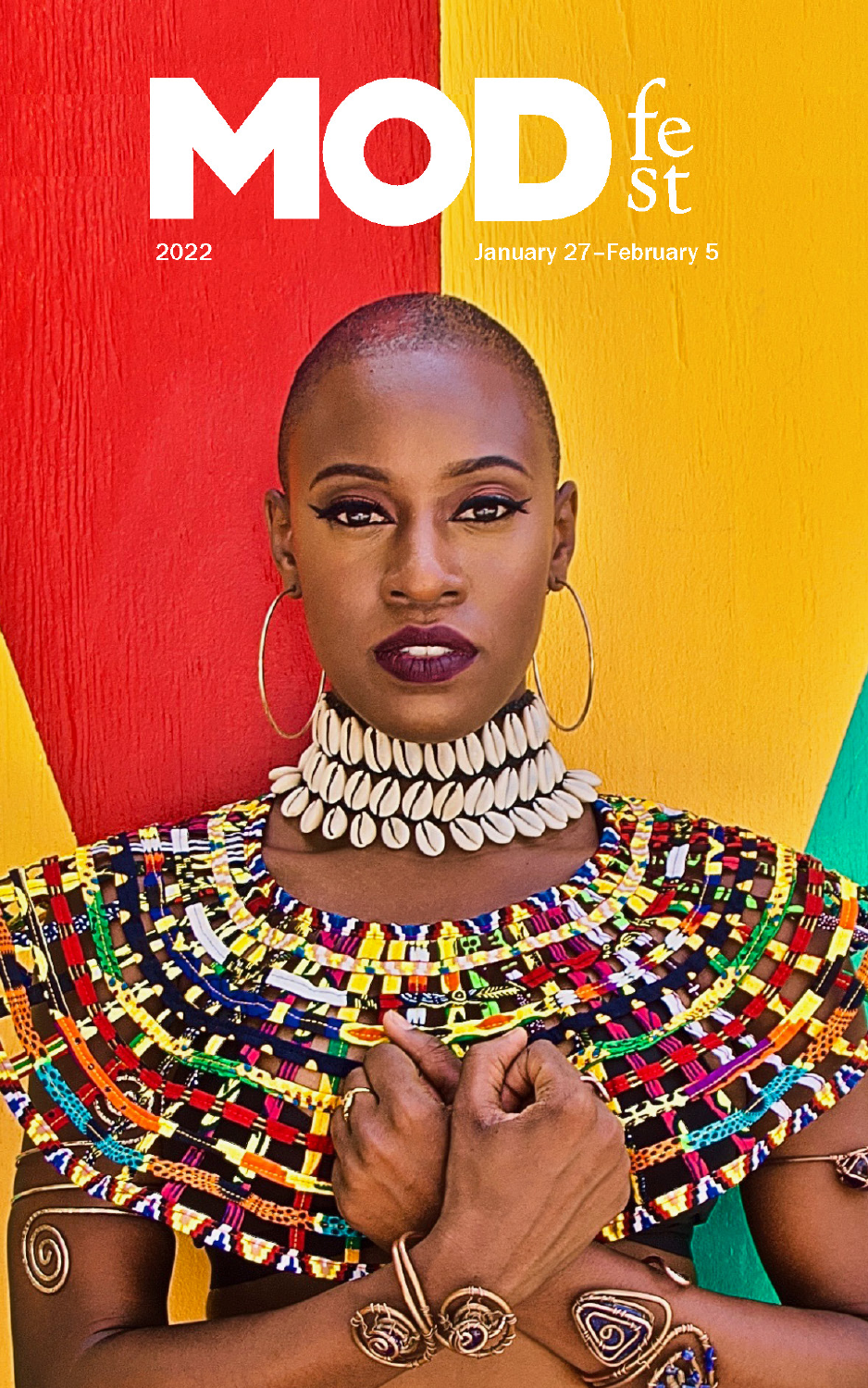Audience members will be required to provide one of the following before entering the theater: a Vassar College ID OR Proof of full vaccination AND Government Issued Photo ID. Please come prepared, no exceptions will be made at the doors.

Masks must be worn at ALL times regardless of vaccination status.

# Photography and videography is not permitted in Martel Recital Hall without prior approval by the Concerts Administrator.

Please silence all cell phones or other personal electronic devices and refrain from texting. Use of these instruments will disturb other audience members and cause interference with in-house recording and webcasting.

Skinner Recital Hall is equipped with a LOOP Hearing System. The loop will offer improved clarity for persons with hearing loss who wear telecoil —or T-coil—equipped hearing aids.

If you would like to receive the Music Department's e-newsletter, *This Weekend in Skinner*, please contact the Concerts Administrator at concerts@vassar.edu.

Follow Vassar Music on Facebook for current happenings around Skinner. For a full list of our upcoming events visit vassar.edu/music/concerts

 $\circledast$ 

**Cover Image: "Negesti" (Moves) 2019 Harlem, NYC by Rubén Natal-San Miguel. Mural backdrop by Geraluz.**

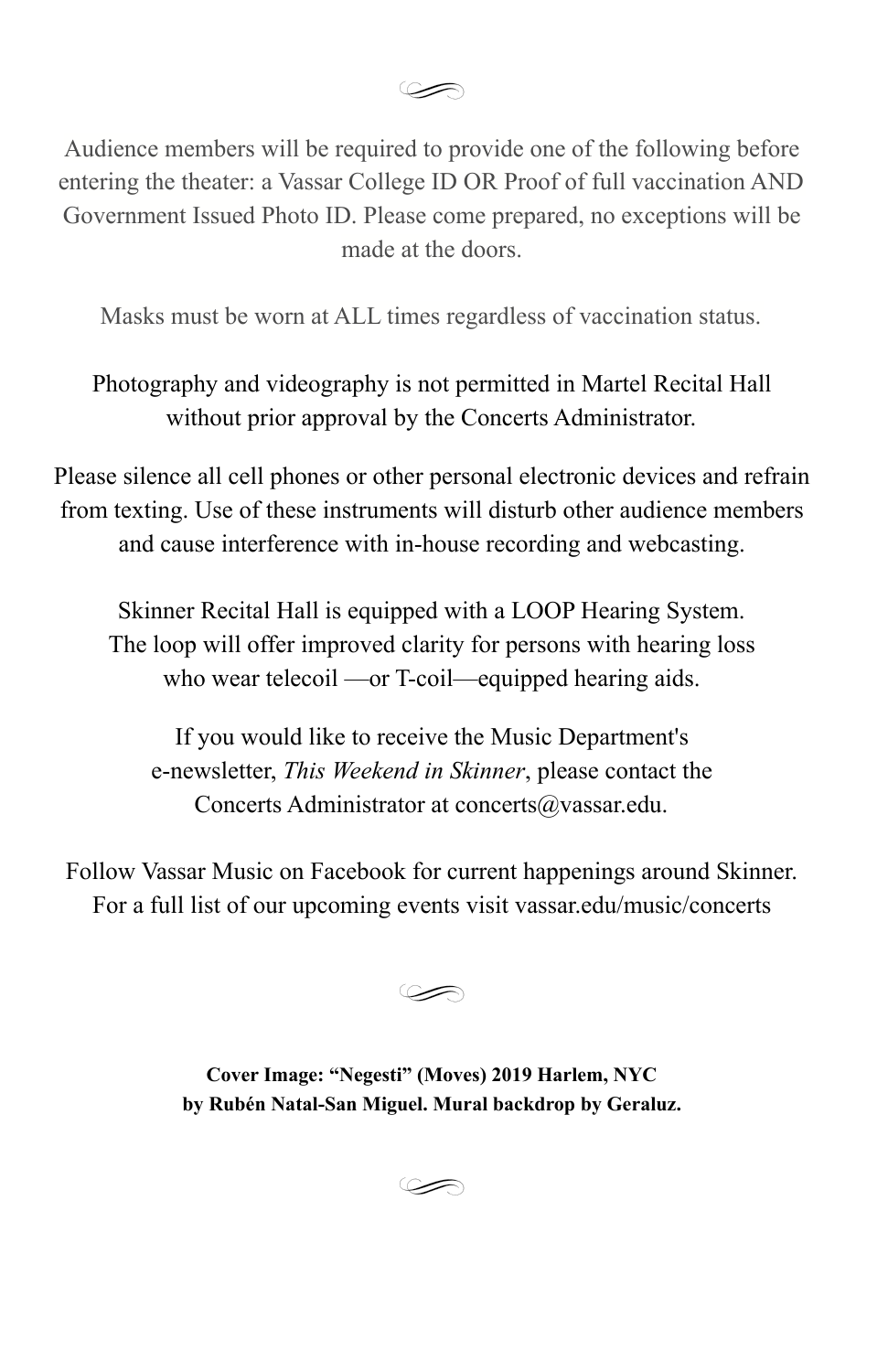The Vassar College Music Department, in collaboration with the College's Creative Arts Across Disciplines, is thrilled to celebrate the 20th season of **MODfest**, Vassar College's annual exploration of the arts of the 20th and 21st centuries. Following last year's successful virtual festival, we are excited to present a dynamic collection of both in-person and online events in 2022. This year's theme, "Kaleidoscope," captures our desire to collect, reflect, overlap, and illuminate a rich spectrum of perspectives much in the way a traditional kaleidoscope does: its contents shift, bouncing light off mirrors, blending distinct components into an infinity of patterns that is unique with each viewing.

It is no coincidence that we welcome the Kaleidoscope Vocal Ensemble, performing vocal and choral music with the highest artistic excellence while celebrating racial, ethnic, and gender diversity. They will share with us both the practices of their artistry as well as the practice of their mission. We uphold the tradition of honoring MODfest founders Richard and Dee Wilson in a concert featuring Decoda that will premiere a new piece by Richard Wilson, while also inviting the globally acclaimed Battery Dance Company to join our VRDT dancers in their annual festival program for the first time.

Join us at the Palmer Gallery to view photographer Rubén Natal-San Miguel's show, "Women R Beautiful." Visit the Loeb for exciting events that include a closing reception, a musical performance by a Vassar alumna, and more.

*- Christine Howlett & Tom Pacio, MODfest co-directors*

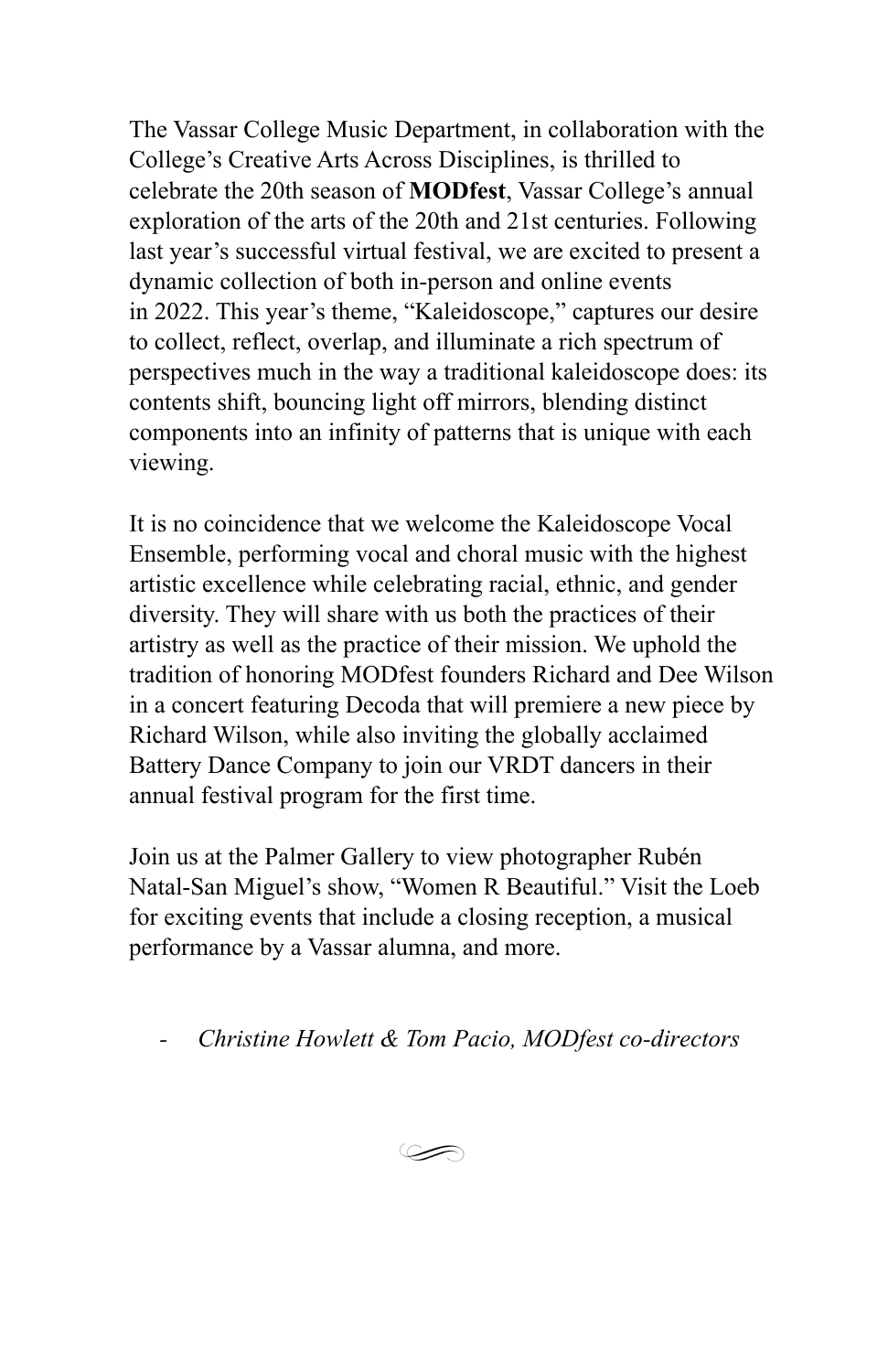# **MODfest Ongoing Exhibits**



*American Impressions: A Nation in Prints* October 9, 2021–February 6, 2022 The Frances Lehman Loeb Art Center

American Impressions: A Nation in Prints is an exhibition that seeks to identify some of the amorphous, often conflicting allegorical representations of the United States, from the colonial era to the present day, as mirrored in a chronological survey of the art of printmaking in America. Presenting approximately 50 prints, rare books, and photographs selected entirely from the collections of the Frances Lehman Loeb Art Center and the Department of Special Collections at the Library at Vassar College, the exhibition is divided into four sections: Allegorical Landscapes; Narrative Histories; American Identities; and Contemporary Complexities. Within these four sections, the works have been grouped together to generate a series of visual discourses that contrast various narrative themes and perspectives that offer multiple symbolic representations of the nation



*Women R Beautiful* **Photography by Rubén Natal San Miguel** January 10-February 6\* The Palmer Gallery, College Center

Rubén Natal-San Miguel says this exhibit of photographs is "a way to have people understand otherness and other beauty..." The photographs may call to mind the work of 20th–century photographer Garry Winogrand's "Women Are Beautiful" but Natal-San Miguel's photographs embody a different gaze, a different perspective of different women, allowing the viewer to see and be affected by his subjects in a new way.

\* Opening Celebration, Thursday, January 27 - 5pm–7pm

#### $\left( \right)$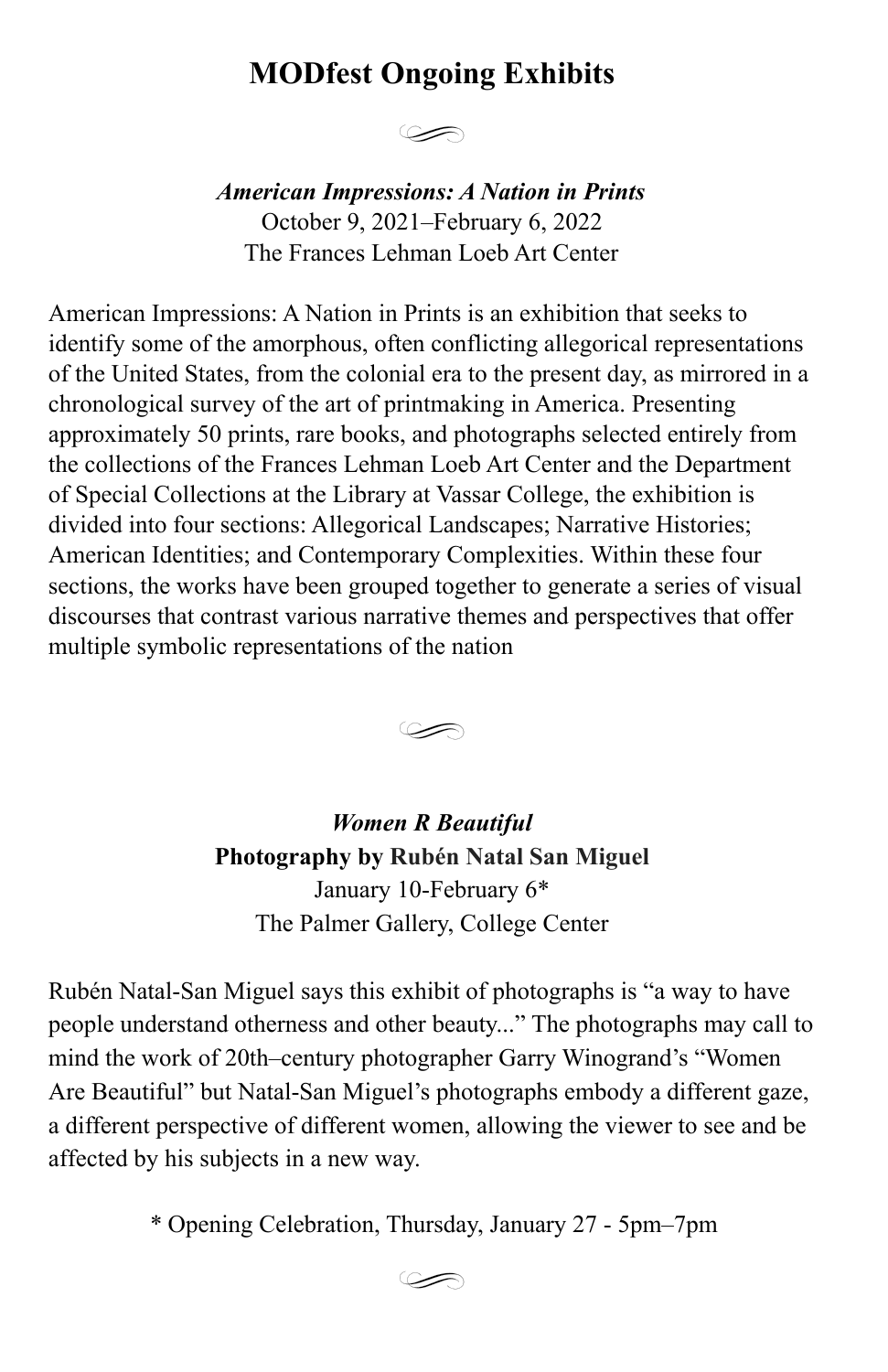# **Modfest Ongoing Exhibits**



*Double Take: International Juried Exhibition* January 21-February 24 The Trolley Barn Gallery, Poughkeepsie

Can we trust what we think we see at first glance? What can we discover when we take a second look? How reliable are our first impressions? "Double Take" presents a diverse array of media, including digital media, painting, illustration, photography, printmaking, sculpture, textiles, and video. Juried by The Art Effect's Youth Curatorial Team with Rachel Seligman, Assistant Director for Curatorial Affairs and Malloy Curator at the Tang Teaching Museum and Art Gallery, Skidmore College.



# **MODFEST EVENTS**

### **Thursday, January 27, 5pm to 7pm**

# **MODfest 2022: Opening Reception for** *Women R Beautiful*

Palmer Gallery, College Center

Rubén Natal-San Miguel says this exhibit of photographs, which will run through February 6, is "a way to have people understand otherness and other beauty…" The photographs may call to mind the work of 20th century photographer Garry Winogrand's "Women Are Beautiful," but Natal-San Miguel's photographs embody a different gaze, a different perspective of different women, allowing the viewer to see and be affected by his subjects in a new way.

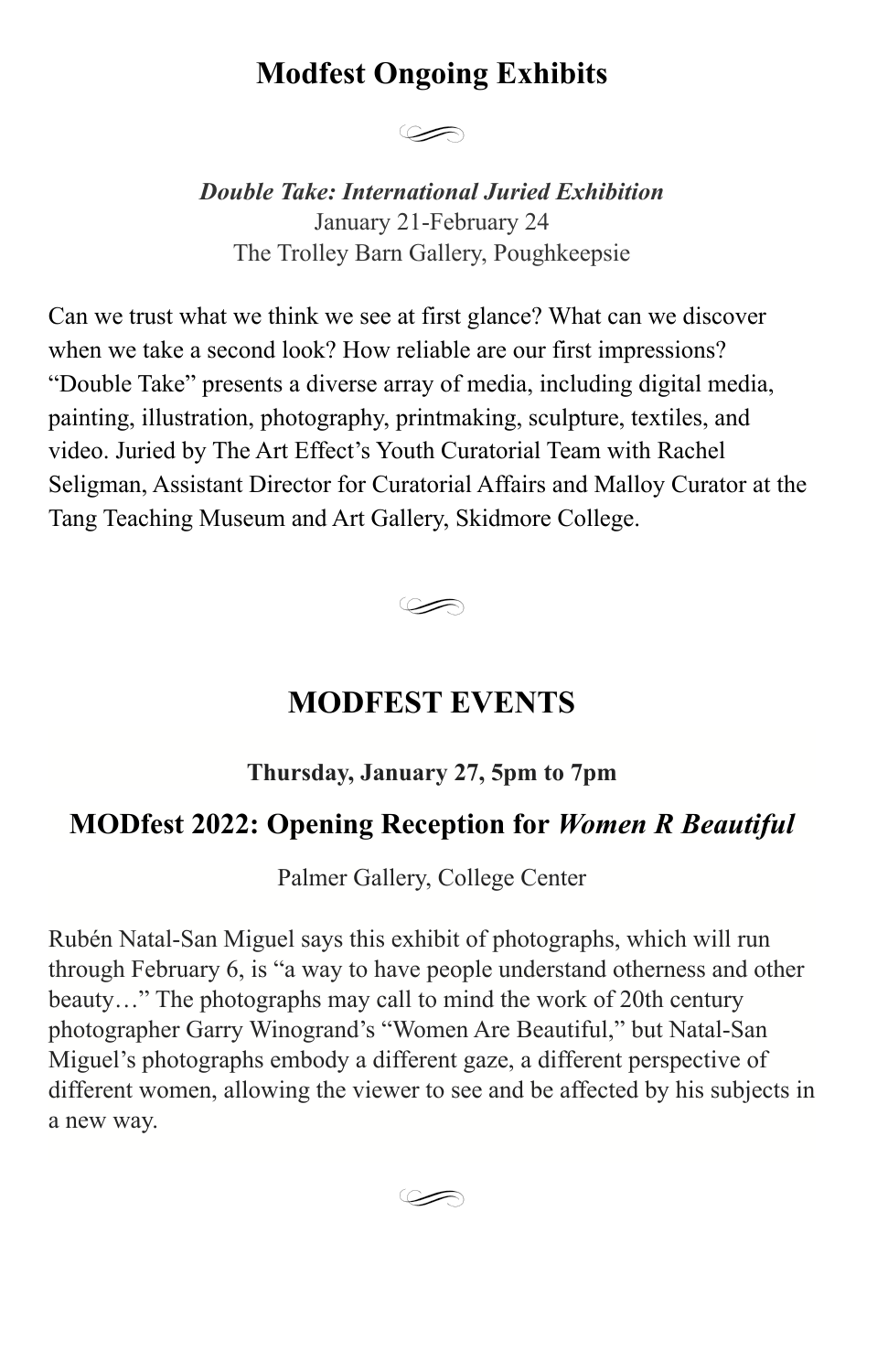# **MODFEST EVENTS**

### **Friday, January 28 at 8pm**

# *Kaleidoscope Vocal Ensemble* **Arianne Abela, artistic director**

Sherezade Panthaki and Michele Kennedy, *sopranos* Michael Walker and Cecilia Duarte, *altos* Haitham Haidar and Noah Horn, *tenors* Jonathan Woody and Enrico Lagasca, *basses* With guests, David Bakamjian, *cello* & James Fitzwilliam, *organ*

*Skinner Hall of Music*

# **PROGRAM**

**Zefiro torna e di soavi accenti** Claudio Monteverdi

(1567-1643)

Noah Horn and Haitham Haidar

**Pur ti miro (***L'incoronazione di Poppea)*

Michele Kennedy and Michael Walker

### **Lamento de la Ninfa**

Sherezade Panthaki, Haitham Haidar, Noah Horn, Enrico Lagasca

| <b>Singet dem Herrn</b> | J.S. Bach       |
|-------------------------|-----------------|
|                         | $(1685 - 1750)$ |

**The stranger who resides** David Hanlon

Cecilia Duarte and Sherezade Panthaki

**Li Beirut** Joaquín Rodrigo (Set to *concerto de aranjuez)* (1901-1999)

(b. 1978)

Haitham Haidar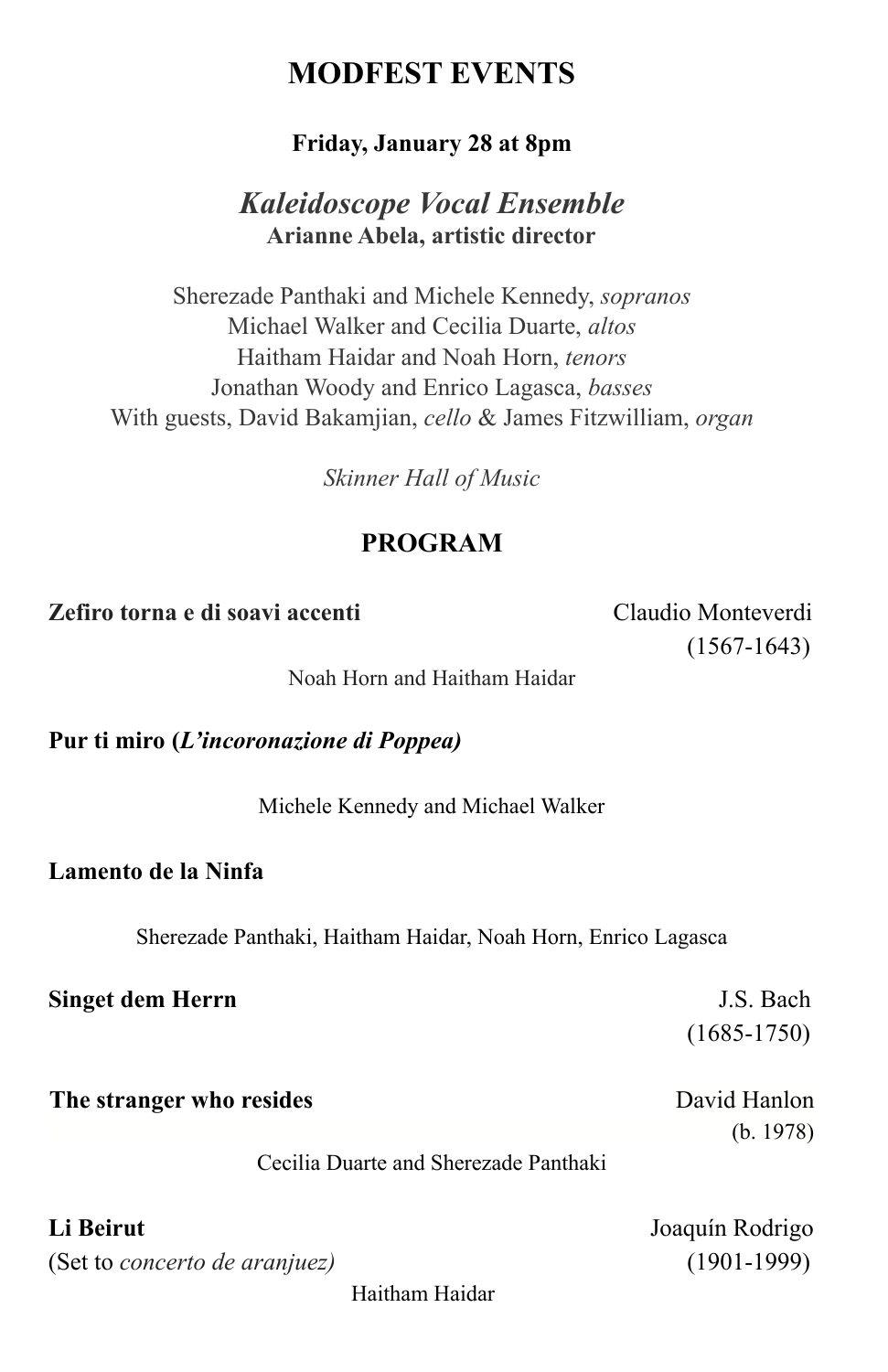**Lao rahal soti** arr. Shireen Abu Khader

#### Cecilia Duarte and Jonathan Woody

**Mo Li Hua** arr. Saunder Choi

Enrico Lagasca

**When the violin Reena Esmail Reena Esmail Reena Esmail** 

(b. 1983)

**Nigra sum** Jonathan Woody

(b.1983)

Lily Anninger '25, Eden Bartholomew '23, Madi Donat '23, Nyomen Shanti Fowler-Puja '23, Isabel Granger '24, Beatrix Postley '24, Cecily Rea '23, Emily Schaffer '23, and Ella Talerico '25, *sopranos*

### **And the swallow** Caroline Shaw

(b. 1982)

The Kaleidoscope Vocal Ensemble presents vocal music with the highest artistic excellence, while celebrating racial, ethnic, and gender diversity. Led by artistic director Arianne Abela, the group of nine professional singers from around the United States have thriving national and international solo careers as well as a love for vocal chamber music, and focus primarily on presenting early and new music. In addition to performances and artistic residencies, the ensemble engages in creative educational outreach to audiences and students, particularly in communities of color, and promotes the study, research, performance, and recording of music from various eras with special attention to the intersection of arts and social justice.

KVE will be featured as a headliner ensemble for the ACDA Southern Region Conference in Raleigh, MC and the 2022 Podium Conference in Toronto. In March the ensemble will premiere 15 new works at the Five Boroughs Music Festival Songbook premiere and will be featured at the Indianapolis Early Music Festival in June. For more information about the ensemble, visit Kaleidoscopevocalensemble.com.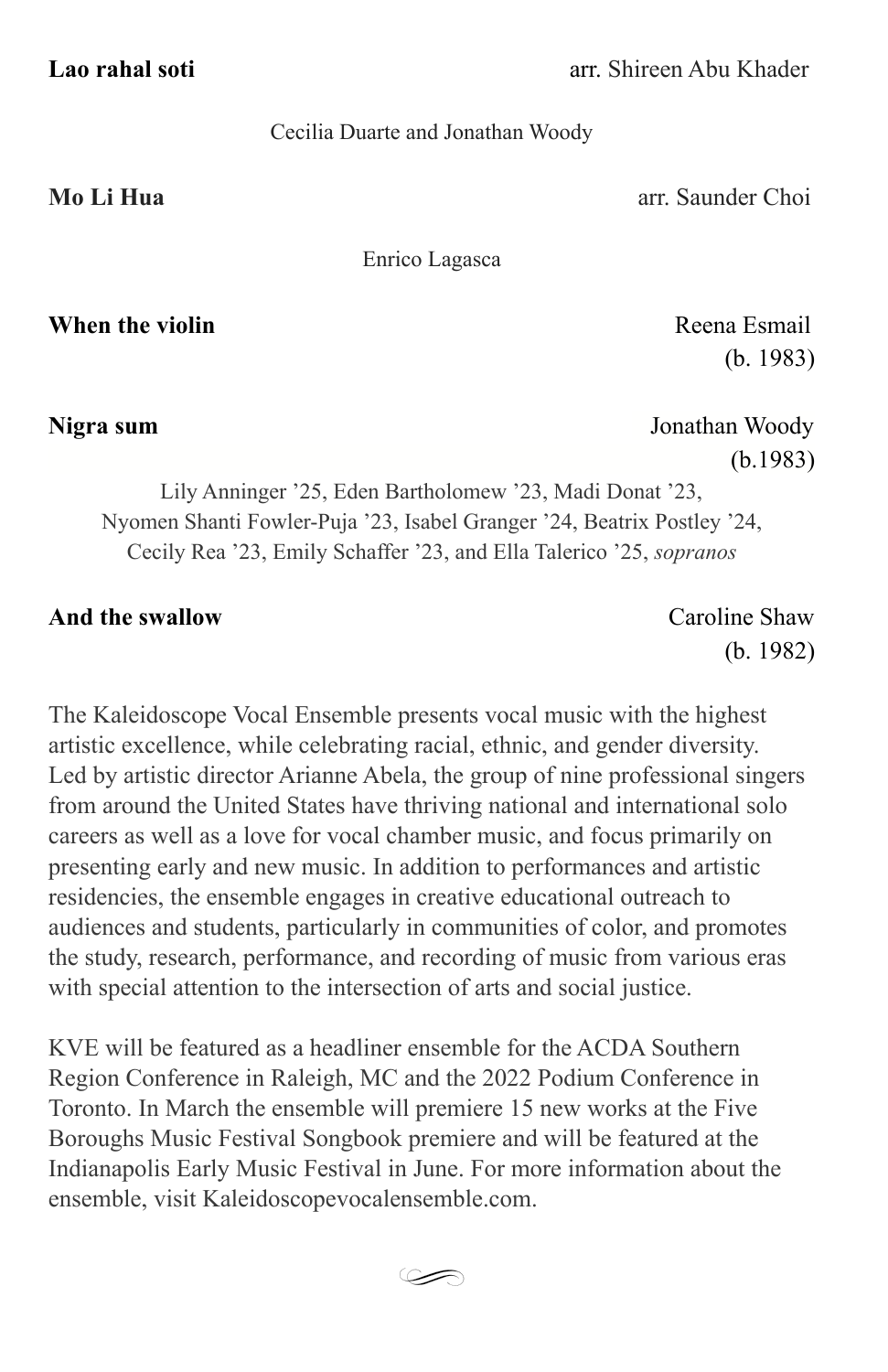

### **Saturday, January 29 - 10am–12 noon**

# *Workshop: Kaleidoscope Vocal Ensemble* **Open to Vassar and Local Community**

*Skinner Hall of Music*

Join members of the Kaleidoscope Vocal Ensemble as they share their experience and strategies regarding the intersection of the arts and social justice. Students and community members should visit vassar.edu/music to register for this in-person workshop, as space is limited.



**Sunday, January 30 at 3pm**

# *A Virtual Sunday in the Park*

During this webinar event, students and faculty from the Drama and Music Departments' upcoming production of *Sunday in the Park with George* will share their creative process of interpreting this iconic show. This moderated conversation will also invite questions from the audience.

*Please visit vassar.edu/music/modfest for the webinar link.*

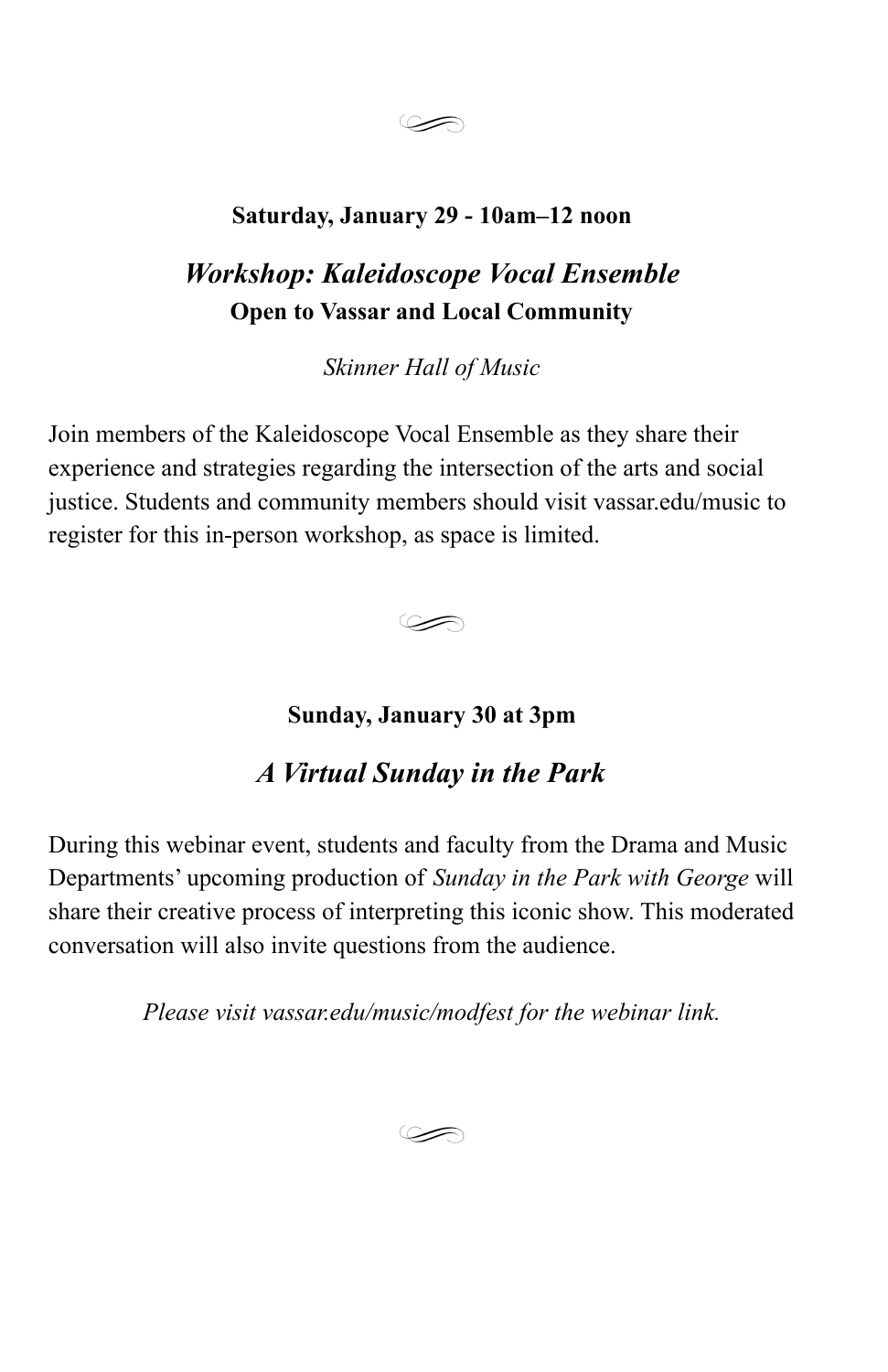**Wednesday, February 2 at 5pm**

*Voice Recital: Short Stories*

Jacquelyn Matava, *mezzo-soprano* Samuel Gaskin, *piano*

*Frances Lehman Loeb Art Center*

Award-winning duo Jacquelyn Matava '09, mezzo-soprano, and pianist Samuel Gaskin present "Short Stories," a recital contrasting Franz Schubert's Lieder with contemporary German, French, and American songs by Messiaen, Rihm, Mehldau, Musto, Corigliano, and Ives.

### **PROGRAM**

### **Death**

| Verklärung, D. 59 (1813)                              | Franz Schubert   |  |  |
|-------------------------------------------------------|------------------|--|--|
|                                                       | $(1797-1828)$    |  |  |
| <b>Verwelkte Blume</b>                                | Wolfgang Rihm    |  |  |
| from Vier späte Gedichte von Friedrich Rückert (2008) | (b. 1952)        |  |  |
| Katchikatchi les étoiles                              | Olivier Messiaen |  |  |
| from <i>Harawi</i> (1945)                             | $(1908-1992)$    |  |  |
| Love                                                  |                  |  |  |
| <b>Sea Chest</b>                                      | John Musto       |  |  |
| from <i>Dove sta amore</i> (1998)                     | (b. 1954)        |  |  |
| <b>Auf dem See, D. 543 (1817)</b>                     | Schubert         |  |  |
| Fragm. 92                                             | Rihm             |  |  |
| from <i>Hölderlin-Fragmente</i> (1976-77)             |                  |  |  |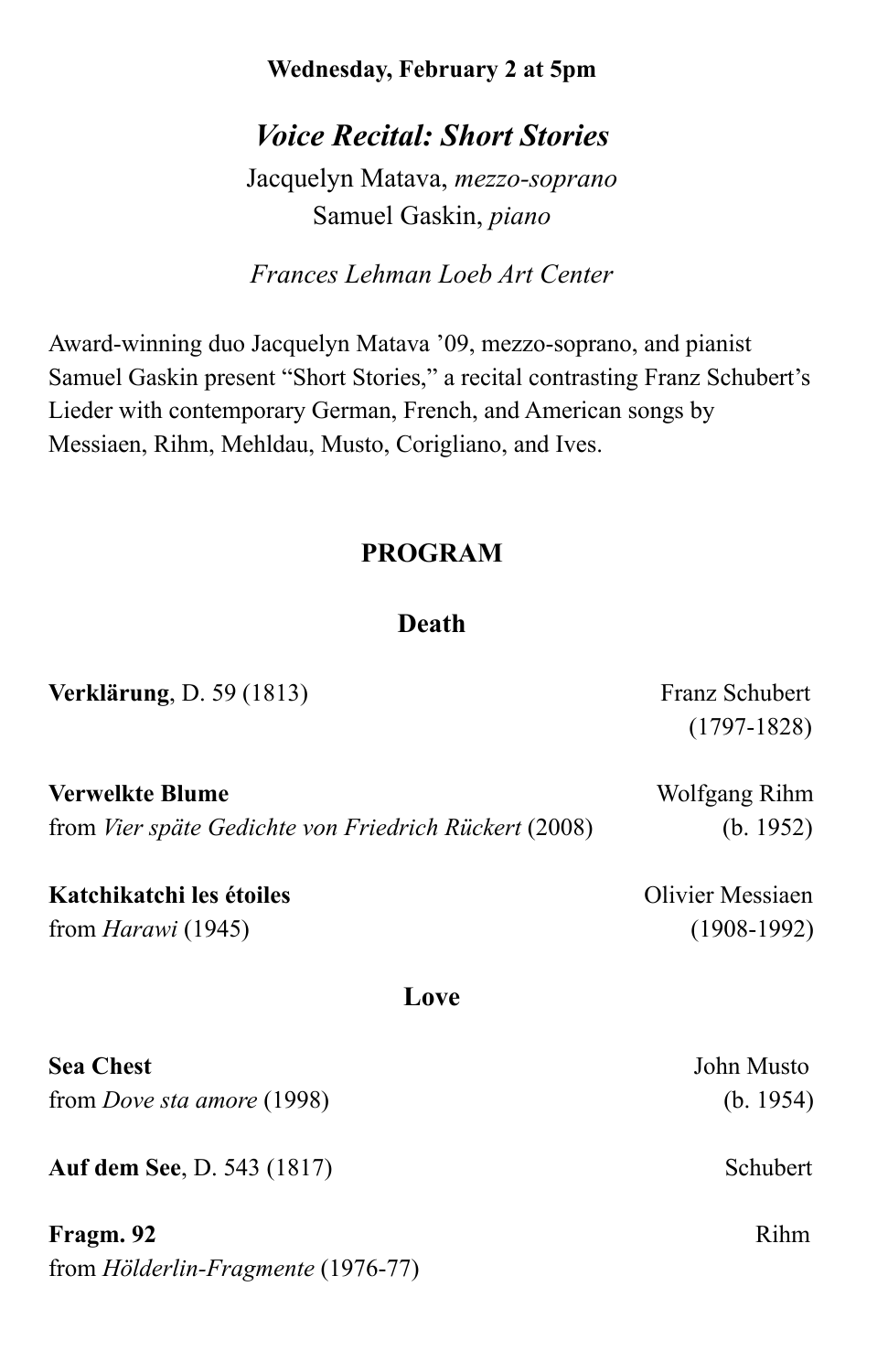| Lied der Mignon, D. 877 (1826)                                                      | Schubert                     |
|-------------------------------------------------------------------------------------|------------------------------|
| Child, Child<br>from Love Songs (2010)                                              | Brad Mehldau<br>(b. 1970)    |
| <b>Night</b>                                                                        |                              |
| Doundou tchil<br>from <i>Harawi</i> (1945)                                          | Messiaen                     |
| <b>Gondelfahrer</b> , D. 808 (1824)                                                 | Schubert                     |
| Prelude: Mr. Tambourine Man<br>from Mr. Tambourine Man: 7 Poems of Bob Dylan (2000) | John Corigliano<br>(b. 1938) |
| Nacht und Träume, D. 827 (1823)                                                     | Schubert                     |
|                                                                                     |                              |

# **Heaven**

| Auf dem Wasser zu singen $(2021)$ * world premiere              | Schubert<br>Arr. Kristjan Randalu (b. 1978) |  |
|-----------------------------------------------------------------|---------------------------------------------|--|
| <b>General William Booth Enters into Heaven (1914)</b>          | Charles Ives<br>$(1874-1954)$               |  |
| <b>Im Abendrot</b> , D. 799 (1824)                              | Schubert                                    |  |
| L'escalier redit, gestes du soleil<br>from <i>Harawi</i> (1945) | Messiaen                                    |  |
|                                                                 |                                             |  |

 $\begin{picture}(120,20) \put(0,0){\line(1,0){10}} \put(15,0){\line(1,0){10}} \put(15,0){\line(1,0){10}} \put(15,0){\line(1,0){10}} \put(15,0){\line(1,0){10}} \put(15,0){\line(1,0){10}} \put(15,0){\line(1,0){10}} \put(15,0){\line(1,0){10}} \put(15,0){\line(1,0){10}} \put(15,0){\line(1,0){10}} \put(15,0){\line(1,0){10}} \put(15,0){\line($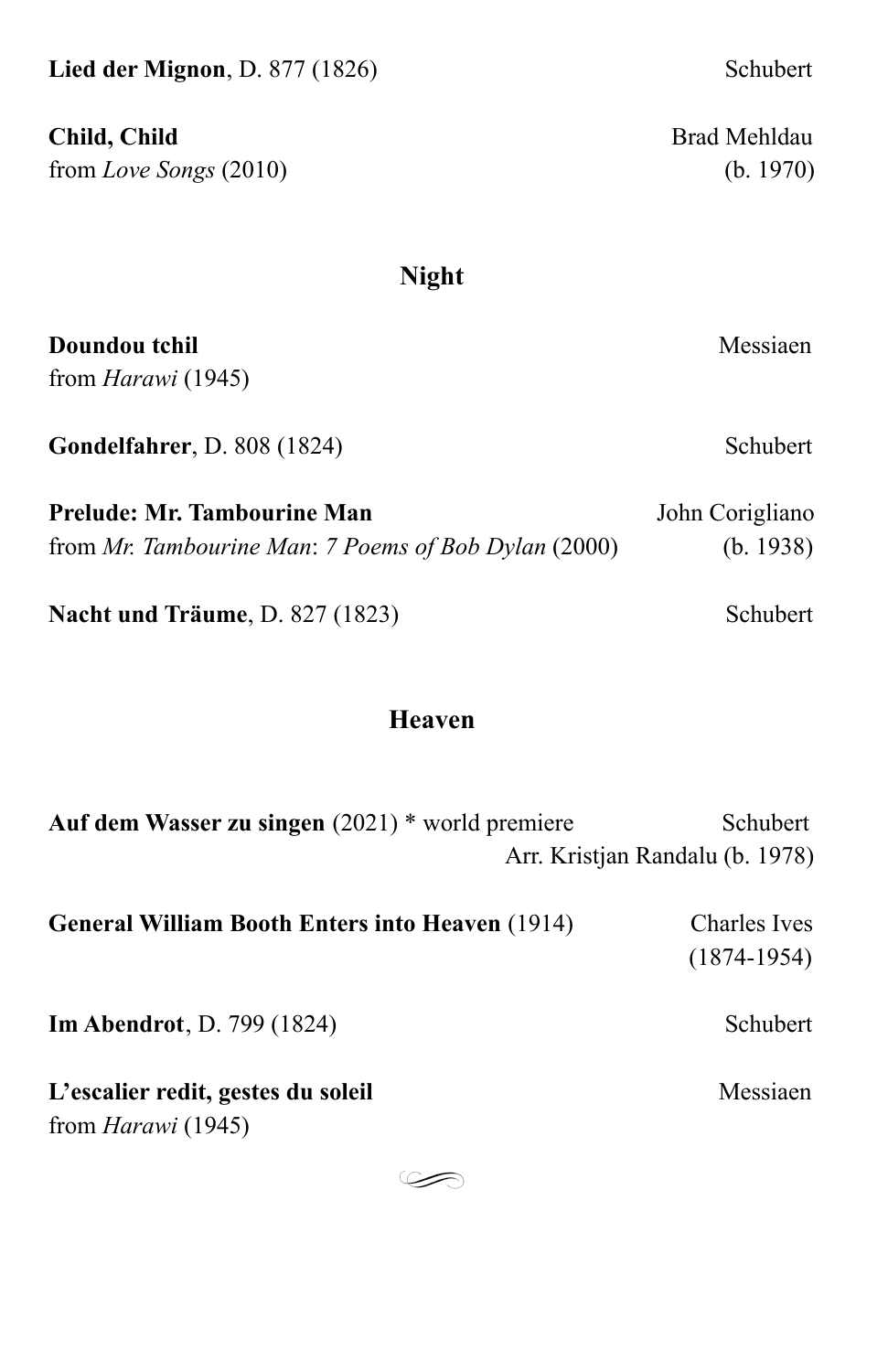### **Friday, February 4 at 7pm**

## *Vassar Repertory Dance Theatre*

*Frances Daly Fergusson Dance Theater, Kenyon Hall*

### **PROGRAM**

#### **UNTITLED**

Choreographed by Jennifer Archibald Music: *Drippin* by Ase Manual Crate, *Rust Descent* by Alex Rehberg, voice over by Maria Abramović, *The Silent Lake* by Uno Helmersson

Olivia Gotsch, Emma Mazloom, Jalene Medina, Yoshi Sanders, Courtney Spero, Camryn Spero, Laura Tylinska

#### **HOMES**

Choreographed by Olivia Gotsch '23 Music: *The Locks* by Third Coast Percussion

Helen Ambrose, Cailley Gerald-Yamasaki, Hannah Littman, Danielle Lomi, Emma Mazloom, Emily Tieu

#### **SHiFT**

Choreographed by Leslie Partridge-Sachs Music: *Variations for the Healing of Arinushka* from STATEA by Murcof and Vanessa Wagner, *Theater of Voices* by David Lang, *The Little Match Girl Passion* by Paul Hillier and Ars Nova Copenhagen, *I Lie, Togetherness* by Laura Masotto, *Camino* from Remembranza by Murcof

Jacob Geiger, Elliot Hoke, Yoshi Sanders, Sophie Wang, Fiona Bruckman, Zoe Mueller, Camryn Spero, Lily Gee, Cassidy Baratte, Alexandra Duff, Jennifer Peterson, Eduardo Varas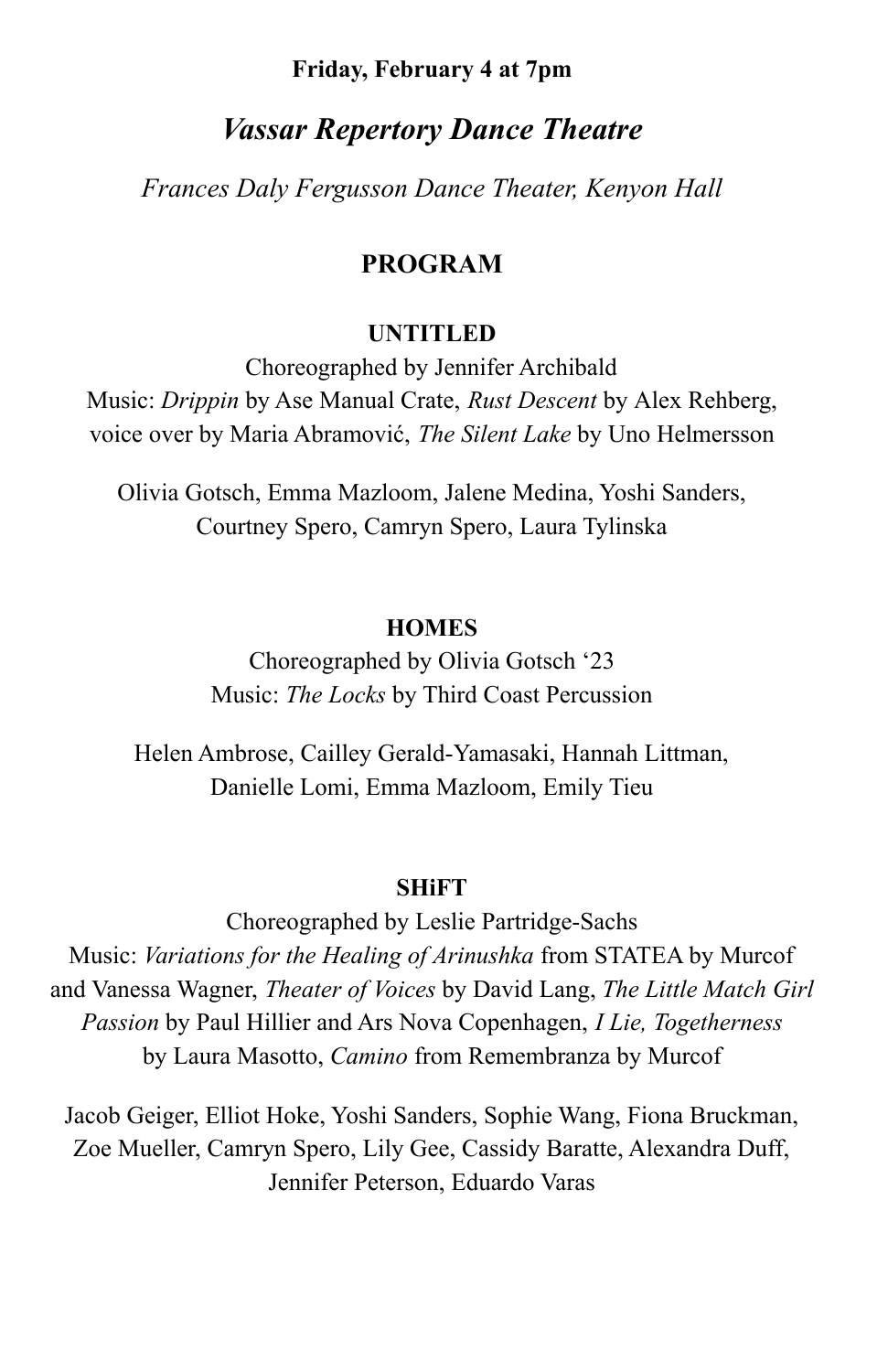### **table and chair**

Choreography by Steve Rooks Music: Original Score by Howard Kilik

David Shively-Ertas, Dora Law, Eva Gubitez-Hess, Helen Ambrose, Julia Dawson, Ki'tsai Zangpo, Natalie Junio-Thompson, Nerissa Tunnessen, Olivia Gotsch, Rachel Walter, Sloane Burling

### **LAST CALL**

Choreographed by Lisa Harvie Music: *Air (Dublinesque) / Scenes From an Italian Restaurant* from the Broadway musical *Movin' Out*, composer/lyricist: Billy Joel, orchestrations: Billy Joel & Stuart Malina, performed by Michael Cavanaugh

Sloane Burling, Jalene Medina, Emily Tieu, Emily Lesorogol, Courtney Spero, Lily Gee, Dora Law, Hannah Littman, Emma Mazloom, Dana Tagliaferro

 $\sim$  *pause*  $\sim$ 

### **Battery Dance Company**

### **Observatory**

Choreographer: Theo Ndindwa Music, Composer: Olafur Arnalds, Nils Frahm - a2 (Max Cooper Remix) Lighting Design: Leonardo Hidalgo

> Jill Linkowski, Vive Khamsingsavath, Sarah Housepian, Sara Seger, Sean Scantlebury

Created on commission following Battery Dance's national tour of South Africa, *Observatory* is named for the Cape Town neighborhood where its choreographer Theo Ndindwa resides with creative partner Tanya Arshamian. The piece has traveled worldwide on the Company's various State Department tours.

An integral part of the fabric of New York City for 44 years, **Battery Dance** performs on the world's stages, teaches, presents, and advocates for the field of dance. The Company is dedicated to the pursuit of artistic excellence and the availability of the Arts to everyone.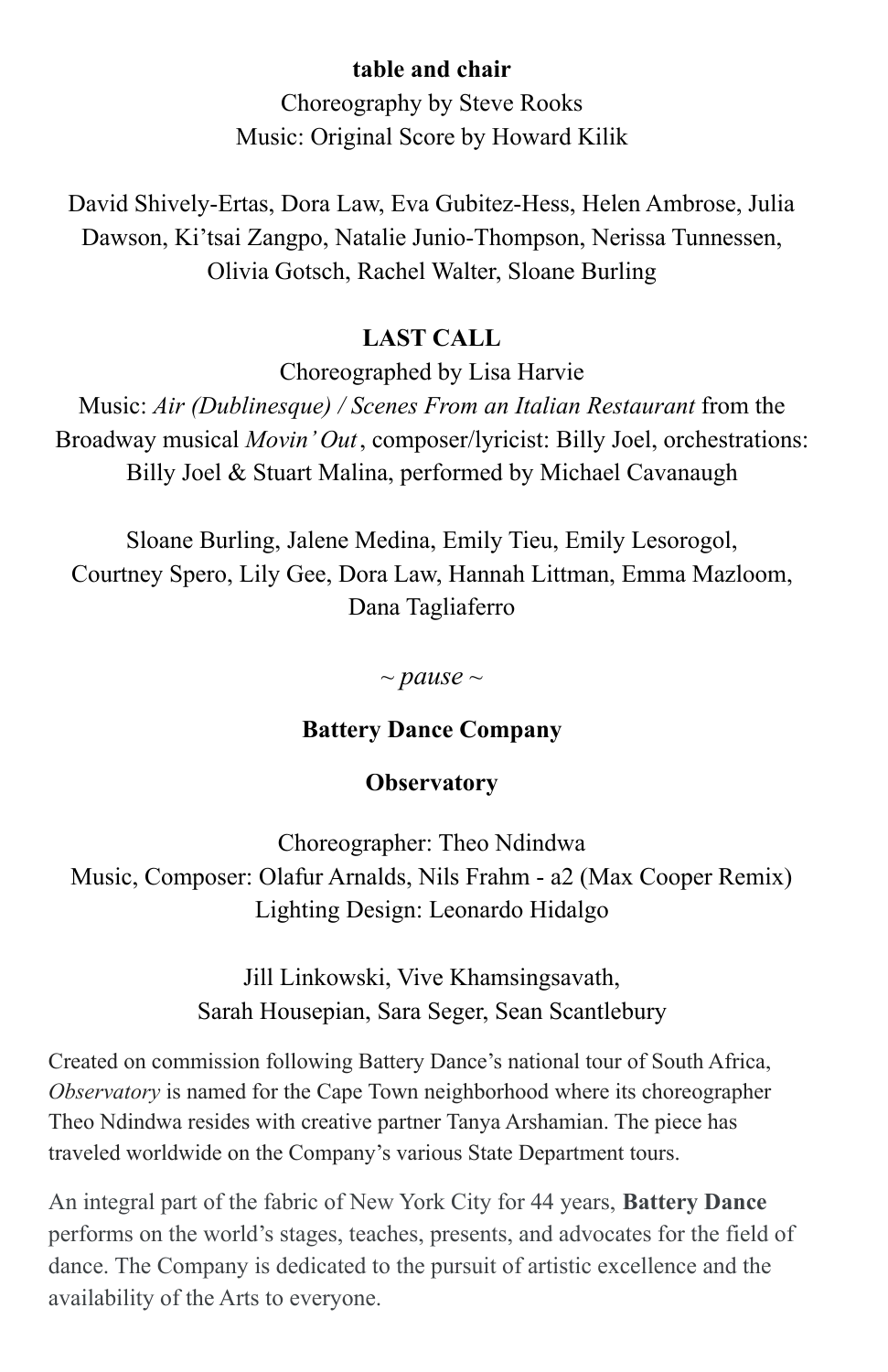The Company is among New York City's foremost cultural ambassadors through its participation in international performing arts festivals, conferences and symposia throughout 70 countries on 6 continents. Through the award winning Dancing to Connect program, the company uses dance as a tool for building social cohesion and resolving conflict throughout the world. VC and Battery Dance will partner together to bring this program to Poughkeepsie City School District in Fall '22.

# **VRDT Faculty and Guests**

Director of VRDT: John Meehan Assistant Director of VRDT: Leslie Partridge Sachs Resident Choreographer: Steve Rooks Faculty Choreographers: Lisa Harvie, Miriam Mahdaviani Guest Choreographer: Jennifer Archibald Lighting Designer: David Ferri Musical Director: Daniel Pressler

# **The Company 2021-2022**

Ella Albrecht '25 Helen Ambrose '25 Cassidy Baratta '24 Fiona Bruckman '22 Sloane Burling '22 Julia Dawson '24 Alexandra Duff '24 Lily Gee '23 Jacob Geiger '25 Cailley Gerald-Yamasaki '22 Olivia Gotsch '23 Eva Gubitz-Hess '24 Elliot Hoke '22 Camille Jannuzi '25 Natalie Junio-Thompson '23 Dora Law '23 Emily Lesorogol '22 Hannah Littman '22 Danielle Lomi '23

Emma Mazloom '24 Jalene Medina '23 Zoe Mueller '23 Jennifer Peterson '22 Abby Rice '25 Maria-Fernanda Rodriguez '24 Yoshi Sanders '24 Maya Schiller '24 David Shively-Ertas '24 Camryn Spero '24 Courtney Spero '24 Dana Tagliaferro '25 Emily Tieu '24 Nerissa Tunnessen '22 Laura Tylinska '23 Eduardo Varas '23 Rachel Walter '22 Sophie Wang '22 Ki'tsai Zangpo '25

This is a free ticketed event. Reservations are required at [https://vassardance.tix.com.](https://vassardance.tix.com) For additional information please email:  $dance@vassar.edu$  $dance@vassar.edu$  or call (845) 437-5541.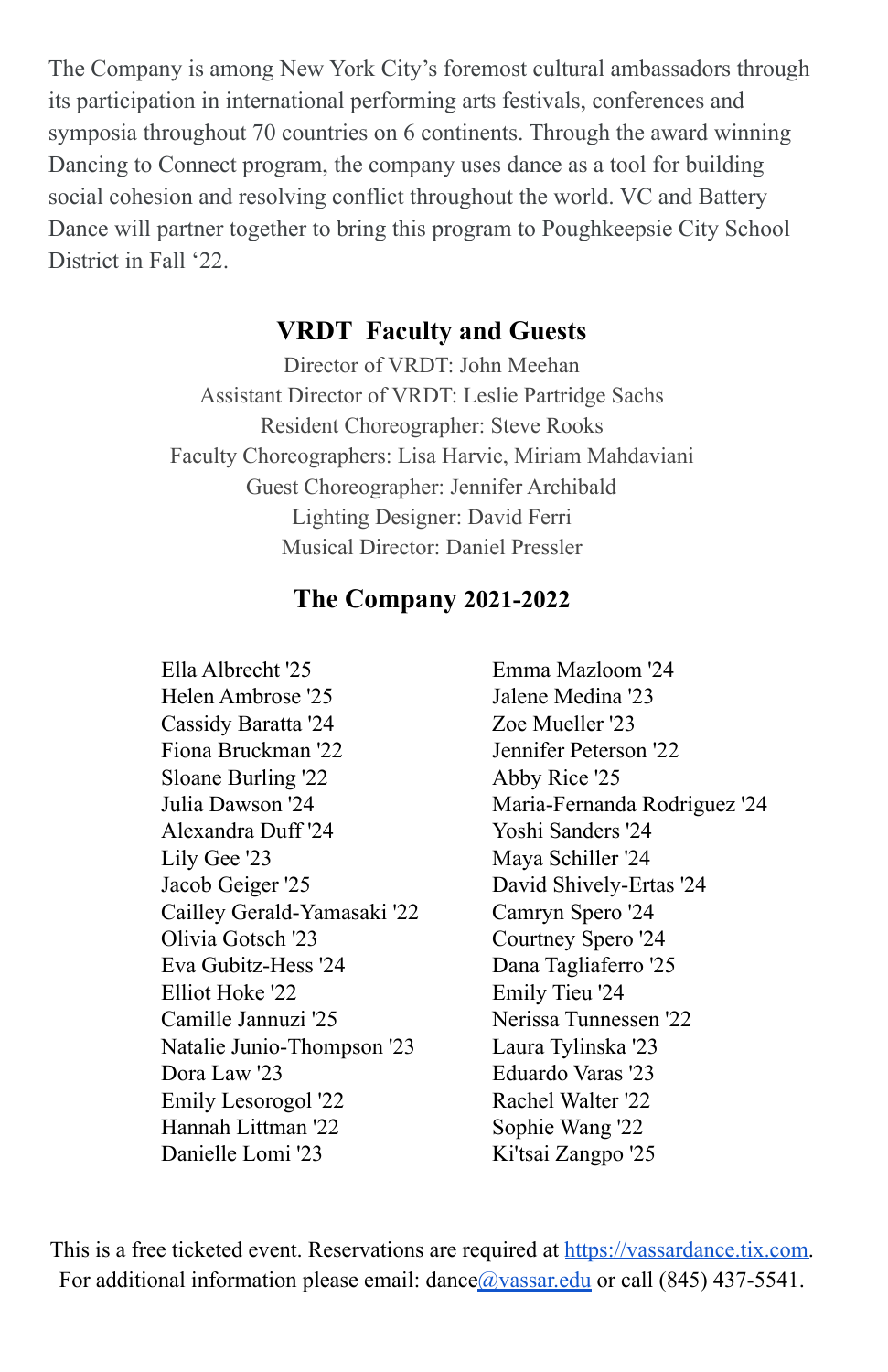

### **Saturday, February 5 at 4pm**

*American Impressions: A Nation in Prints* Closing Reception - Virtual

A closing event featuring an introduction by Bart Thurber, Anne Bass Director of the Frances Lehman Loeb Art Center, a conversation between John Murphy, Philip and Lynn Straus Curator of Prints and Drawings and Adedoyin Teriba, Vassar College Assistant Professor of Art and Urban Studies, and poetry readings by Vassar students Ida-Rose Chabon reading Edna St. Vincent Millay, Jens Astrup reading Langston Hughes, and Gabi James reading Joy Harjo. The exhibition seeks to identify some of the amorphous, often conflicting allegorical representations of the United States, from the colonial era to the present day, as mirrored in a chronological survey of the art of printmaking in America.

*Virtual. Please register in advance for this event. Visit Vassar.edu/music/modfest for more information and to register.*



**Saturday, February 5 Beginning at approximately 5pm**

# *The Language of Flowers*

A projection kaleidoscope and soundscape. Presented by Rick Jones/The Vassar Light Collective

*The Bridge for Laboratory Sciences, Twilight to 10 p.m.*

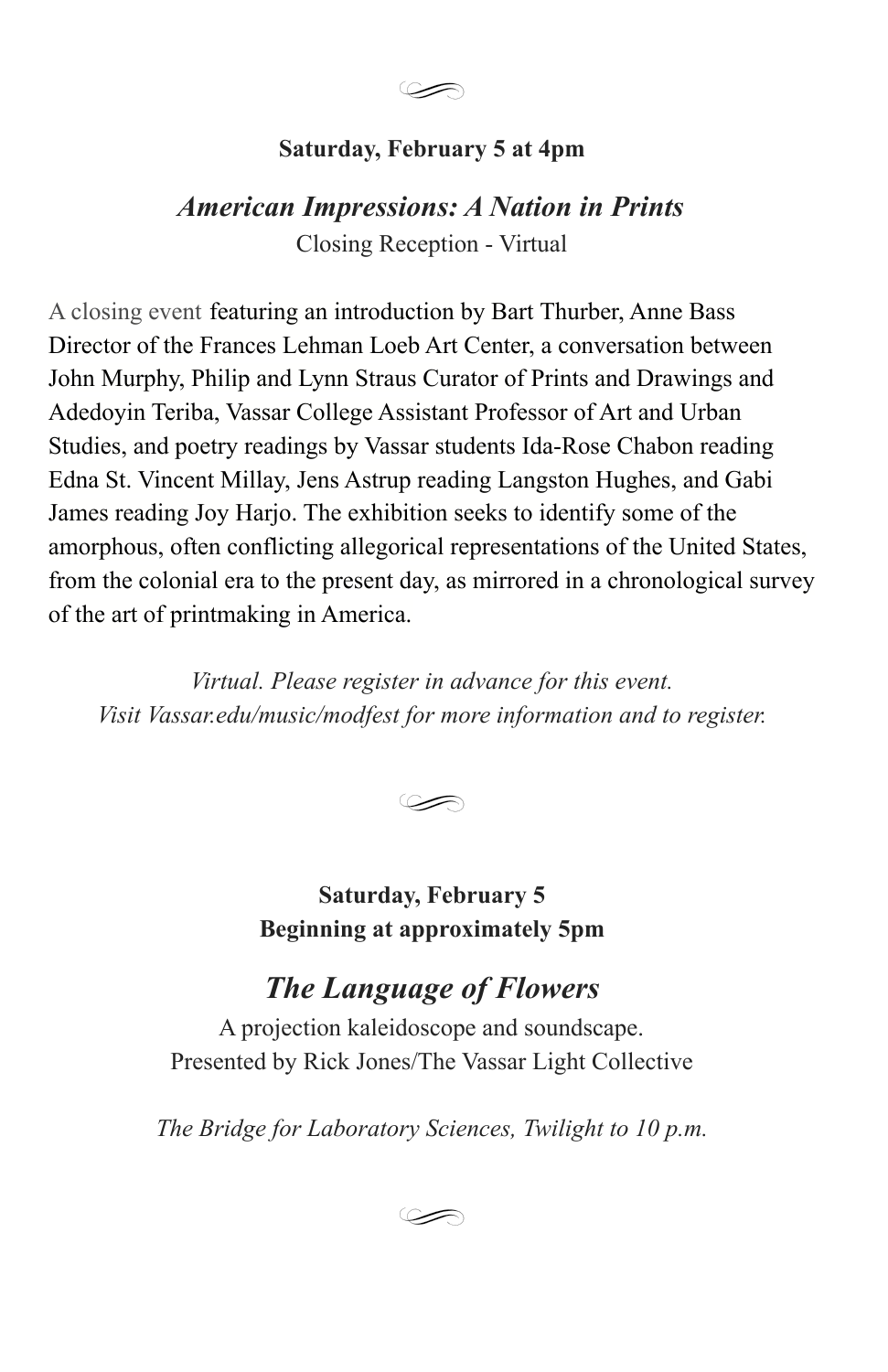#### **Saturday, February 5 at 8pm**

### *Honorary Adene and Richard Wilson Concert*

*Skinner Hall of Music*

#### **PROGRAM**

Jonathan Chenette (b. 1954)

| <b>Frolics</b> (2010) |  |  |  |
|-----------------------|--|--|--|
|                       |  |  |  |

- I. Singing
- II. Chops
- III. Joke
- IV. Meditation
- V. Jazz

Claire Chenette, *oboe*, Joël Evans, *English horn*

**0-0-0** (2021)—live premiere Yaz Lancaster (b. 1996)

Claire Chenette, *oboe*

### **The Journey without Her** (2010) Susan Botti (b. 1962)

(from *Gates of Silence*)

Anna Elashvili, *violin*, Yves Dharamraj, *cello*, Thomas Sauer, *piano*



**Bagatelle** (2010)—premiere Richard Wilson (b. 1941)

Marija Ilić, *harpsichord*

### **Decoda**

**Ecstatic Measures** (1990) Ross Edwards (b. 1943)

Catherine Gregory, *flute*, Moran Katz, *clarinet*

Laura Weiner, *horn*, Angelina Gadeliya, *piano*

Yves Dharamraj, *cello*, Evan Premo, *bass*

**Drastic Measures** (2021)—premiere Richard Wilson (b. 1941)

Catherine Gregory, *flute*, Moran Katz, *clarinet*, Laura Weiner, *horn*, Yves Dharamraj, *cello*, Evan Premo, *bass*, Angelina Gadeliya, *piano*

**Nested Elegy** (2017) Brad Balliett (b. 1982)

**Belonging (2019)** Evan Premo (b. 1985)